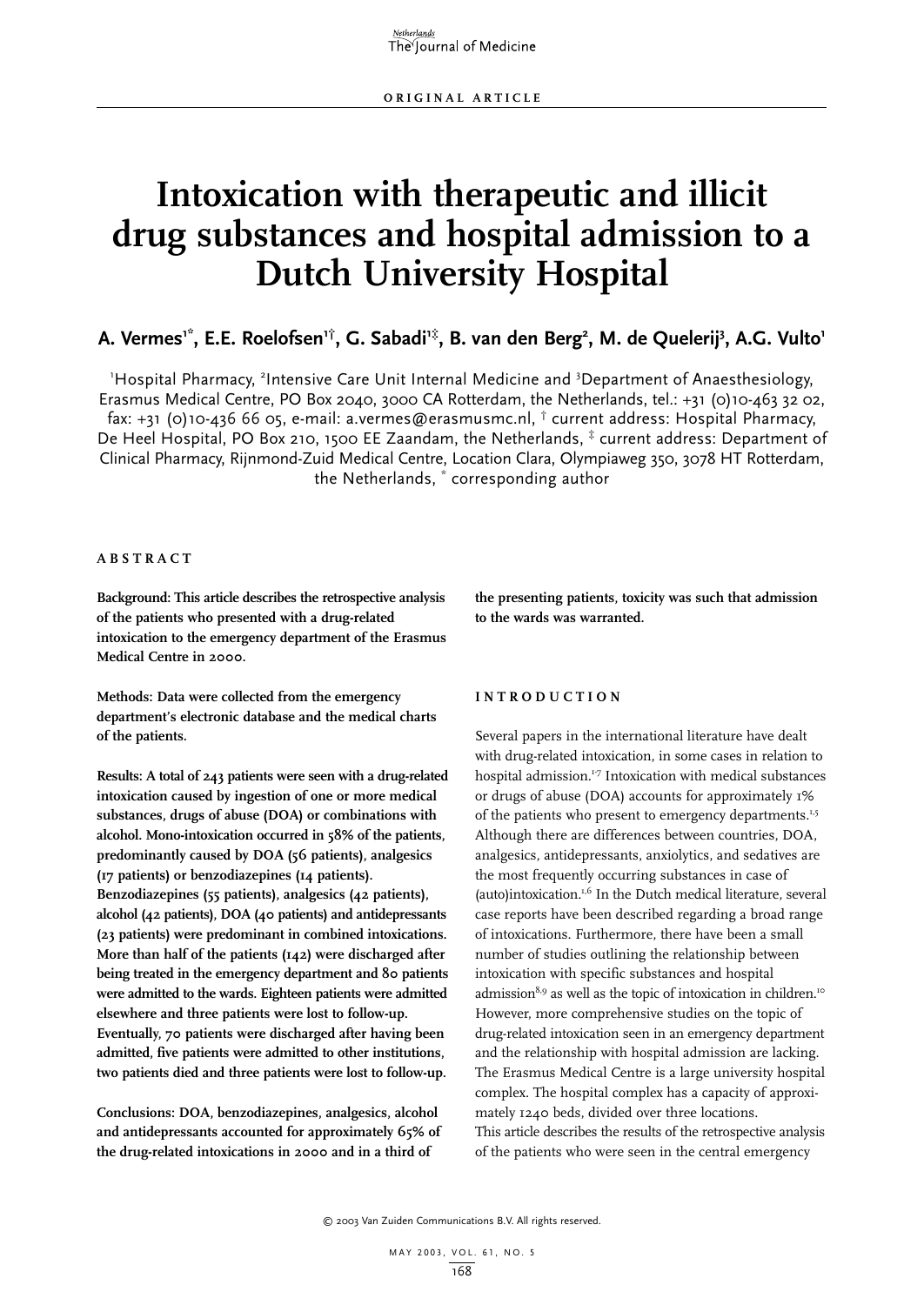department of the Erasmus Medical Centre in 2000. The focus is particularly on the role of medical substances, follow-up of the patients and final outcome. Furthermore, this study aims to compare data from literature on drugrelated intoxication with the specific situation at a large Dutch university hospital.

#### **MATERIALS AND METHODS**

The time frame of this study was I January to 31 December 2000. An admission database is maintained electronically in the central emergency department of the Erasmus Medical Centre of all presenting patients. Recorded data included demographic status, reason for presentation (i.e. nature of the intoxication, whether or not the intoxication was a suicide attempt, which substances were involved) and outcome. Our study is based on data extracted from this database, combined with data from the patients' medical records. The patients seen in the emergency department of the Sophia Children's Hospital are not included in this analysis.

The locations to which the patients were discharged from the emergency department were collected from the automated

hospital system and a specific database maintained at the intensive care unit (ICU) for internal medicine. Unfortunately, due to the way laboratory results are documented in the automated hospital system, it is not possible to identify the specific lab tests that are carried out as part of the medical care of patients who present to the central emergency department of the Erasmus Medical Centre. Consequently, the analysis performed in this study is based on the electronic admission database of the emergency department and not on toxicological analysis.

#### **RESULTS**

In 2000 a total of 576 patients presented to the central emergency department of the Erasmus Medical Centre with the indication 'intoxication', accounting for 2.4% of all presentations (23,995 patients) (*figure 1*). Fifty-eight percent of these cases (333 patients) were due to mono-intoxications (intoxication with only one substance) involving alcohol (277 patients; 213 males, 64 females), carbon monoxide (27 patients; 14 males, 13 females), chemicals (one male patient) or unknown substances (28 patients). In the remaining 243 cases, intoxication was



#### **Figure 1**

*The caseload presenting to the central emergency department of the Erasmus Medical Centre in 2000*

**\* The analysed population, DOA = drugs of abuse.**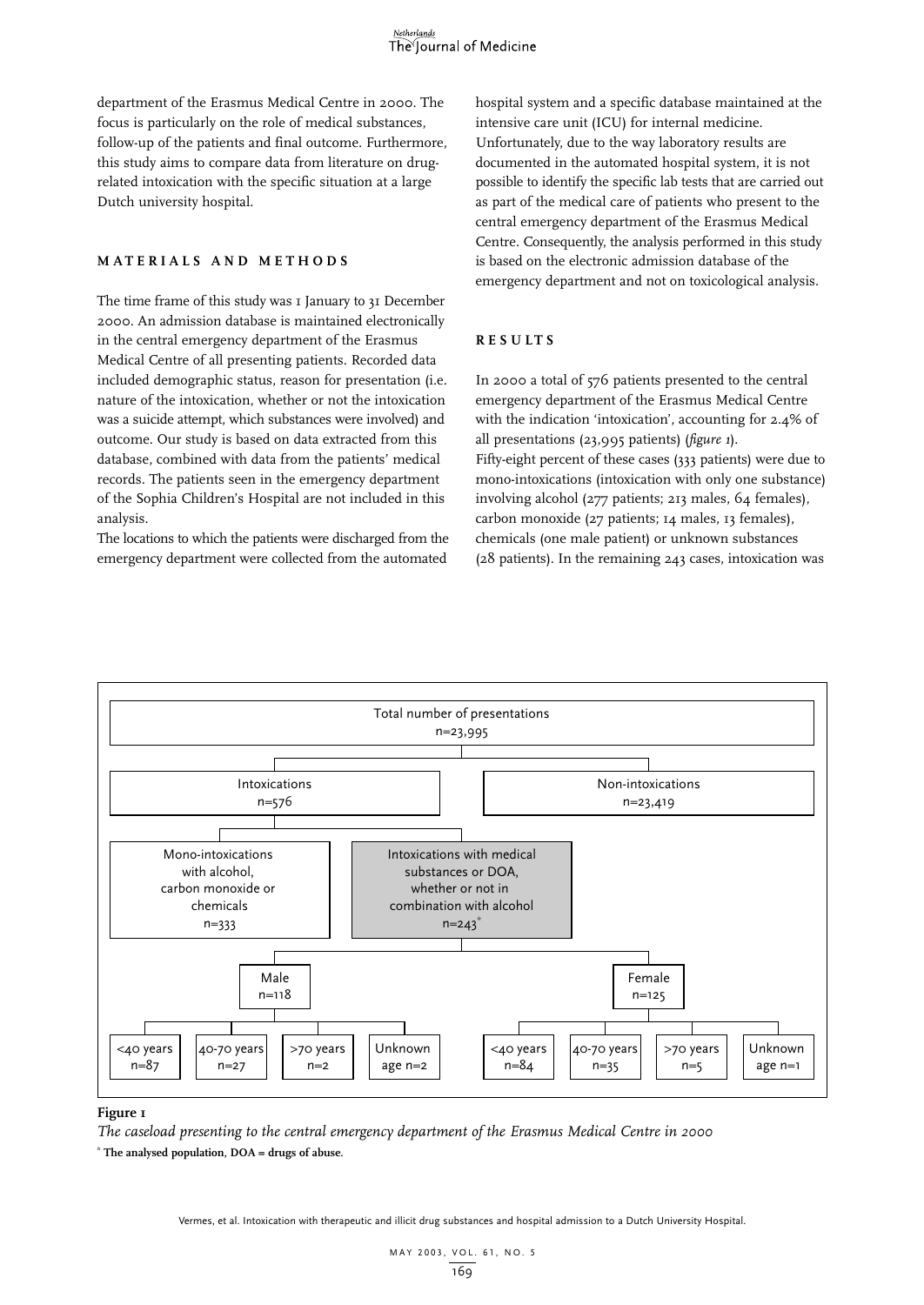due to one or more medical substances or DOA (including recreational drugs such as 'XTC'), and combinations thereof with alcohol. The patients who presented with a mono-intoxication with alcohol, carbon monoxide or chemicals have been excluded from the analysis because the primary focus of this study was on drug-related intoxication. There are no significant differences in sex distribution of the analysed patients but there is an uneven age distribution of the patients (*figure 1*). Over 70% of the patients were below the age of 40 (171 patients).

Intoxication with a single substance occurred in 140 of the 243 studied patients (*figure 2*). The other patients used combinations of two (57 patients), three (14 patients), four (13 patients), five (five patients) or six (one patient) drugs, and in 13 cases the cause of the intoxication was unknown. The drugs most frequently involved in cases of

combined intoxication are shown in *figure 3*. Nearly 60% of the patients were discharged home after presentation to the emergency department (142 patients). A total of 80 patients were admitted to the wards (*figure 4*). Fifteen patients were admitted elsewhere (i.e. police station, Salvation Army) and three patients were treated outside the Erasmus Medical Centre (crisis centre, psychiatric hospital). The necessary data are missing for the remaining three patients.

The patients who were discharged home were significantly younger than patients admitted to the Erasmus Medical Centre (mean age: 32.5 years and 40.5 years for patients

discharged home and admitted, respectively; p<0.05; student's T test). There were no age differences between males and females within both of these groups (discharged: males 33.2 years, females 31.6 years; admitted: males 39.6 years, females 41.1 years). Furthermore, more females were admitted (33 males, 47 females), whereas more males were discharged home (76 males, 66 females).

Eventually, 86% of the patients who had been admitted to the wards of the Erasmus Medical Centre were discharged home (70 patients), five patients were referred to other institutions, two patients died and three patients were lost to follow-up. The mean duration of stay on the wards was 4.5 days ( $SD = 7.8$  days, range =  $1-45$  days, median =  $2$  days). One of the deceased patients was an 88-year-old male who attempted suicide due to the poor prognosis of a disseminated solid tumour. The other patient who died was a 32-year-old woman who attempted suicide with unknown substances. The patient suffered from renal failure due to extensive misuse of drugs in her medical history and refused haemodialysis.

#### **DISCUSSION**

The results of this study show that approximately 1% of the patients presenting to the central emergency department of the Erasmus Medical Centre have intoxications from medical substances or DOA and combinations thereof



#### **Figure 2**

*The investigated population categorised by involved substance*

**DOA = drugs of abuse, other drugs = <4 presentations/category, including antidepressants, antihistamines, antibiotics, antiepileptics, anticoagulants,** -**-blockers, calcium channel blockers, antineoplastic drugs, digoxin, hypnotics, lithium, parasympathomimetics, and vitamins.**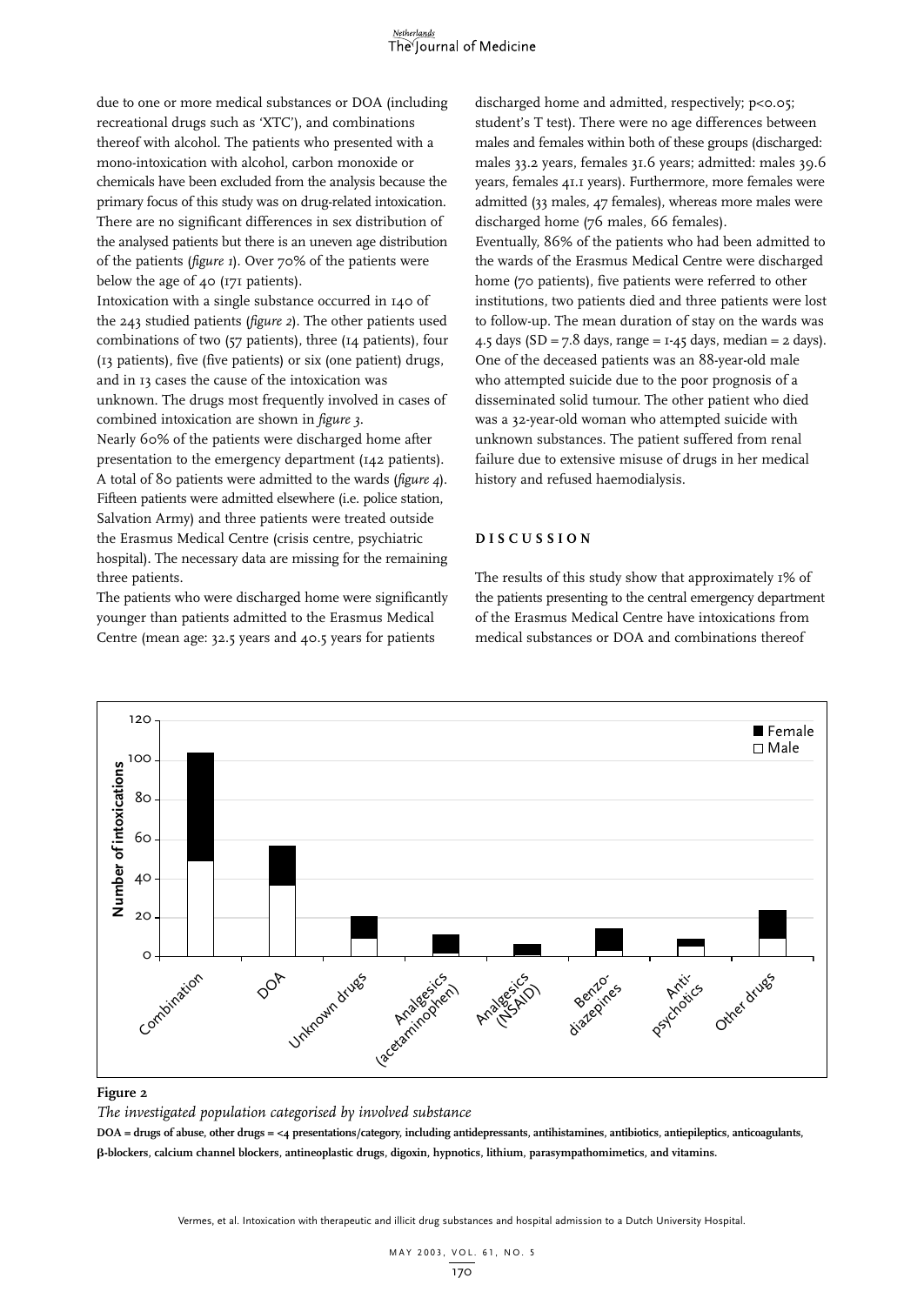## Netherlands<br>The Journal of Medicine



#### **Figure 3**

*Categorisation of the patients with a combined intoxication by involved substance*

DOA = drugs of abuse, other drugs = <4 presentations/category, including ACE inhibitors, antiemetics, antiepileptics, anticoagulants, β-blockers, **calcium channel blockers, folic acid, hormonal substances, lithium, nitrates, parasympathomimetics, proton pump inhibitors, iron and vitamins.**



#### **Figure 4**

*Categorisation of the patients who were admitted to the in-patient facilities of the Erasmus Medical Centre by involved department*

**Intensive care unit (ICU) = ICU internal medicine (19 patients), ICU surgery (5 patients) and ICU neurology (2 patients). Other departments = one patient admitted to each of the departments of neurology, geriatrics, general medicine and gastroenterology.**

Vermes, et al. Intoxication with therapeutic and illicit drug substances and hospital admission to a Dutch University Hospital.